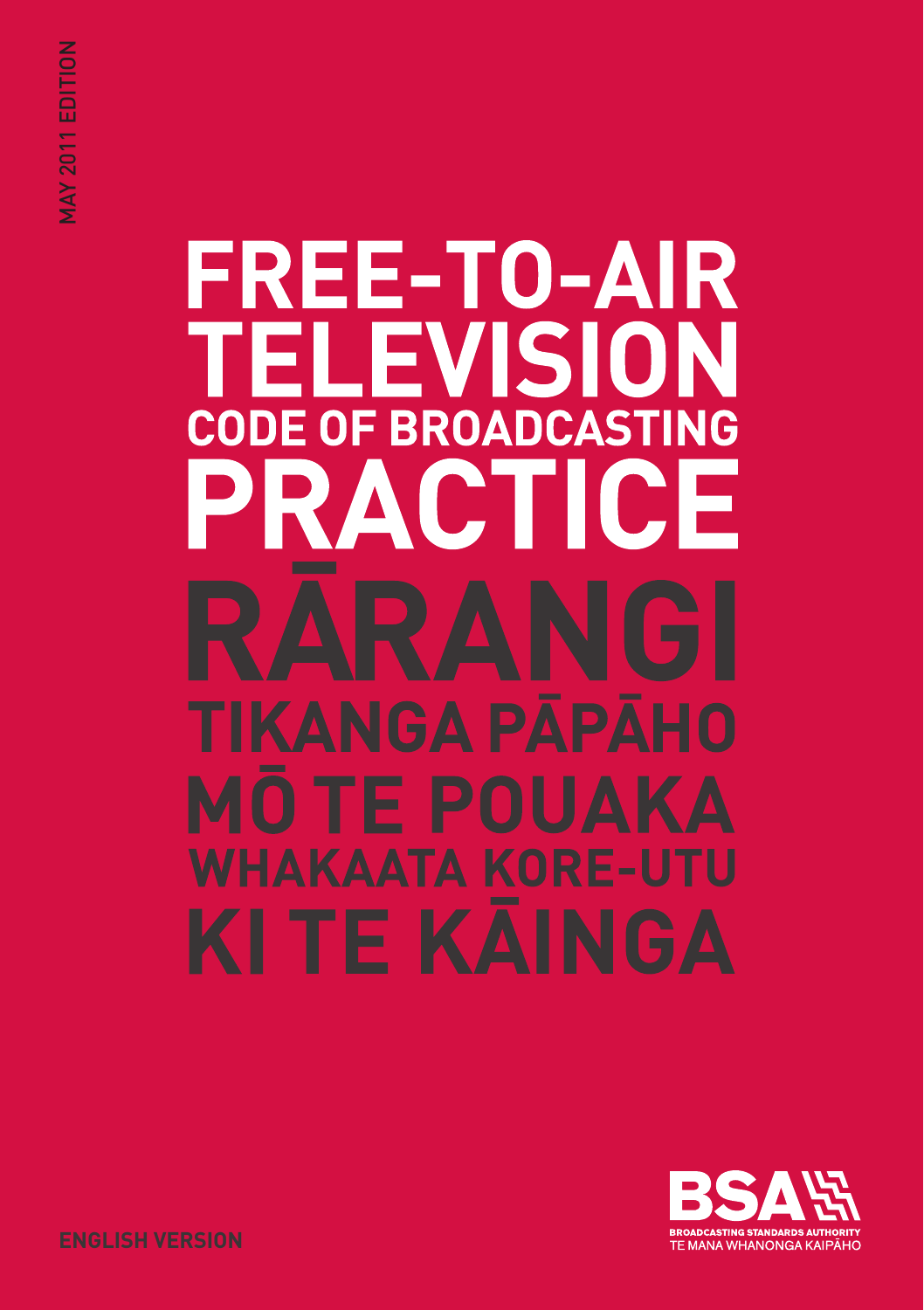# **CONTACTS**

Online complaints can be made at **www.bsa.govt.nz**

#### TVNZ

PO Box 3819 AUCKLAND 1010 Phone: (09) 916 7000 www.tvnz.co.nz

#### Māori Television

PO Box 113-017 Newmarket AUCKLAND 1149 Phone: (09) 539 7000 www.maoritelevision.com

#### TV3 and FOUR

Private Bag 92 624 Symonds Street AUCKLAND Phone: (09) 928 9000 www.tv3.co.nz

#### Prime Television

SKY Television PO Box 9059 Newmarket AUCKLAND Freephone: 0800 759 759 www.primetv.co.nz

#### ThinkTV

PO Box 1298 Shortland Street AUCKLAND 1140 Phone: (09) 280 3800 www.thinktv.co.nz

#### **Broadcasting** Standards Authority

PO Box 9213 WELLINGTON 6141 Phone: (04) 382 9508 Freephone: 0800 366 996 Fax: (04) 382 9543 Email: info@bsa.govt.nz www.bsa.govt.nz

*For details of other free to air broadcasters please visit the BSA website.*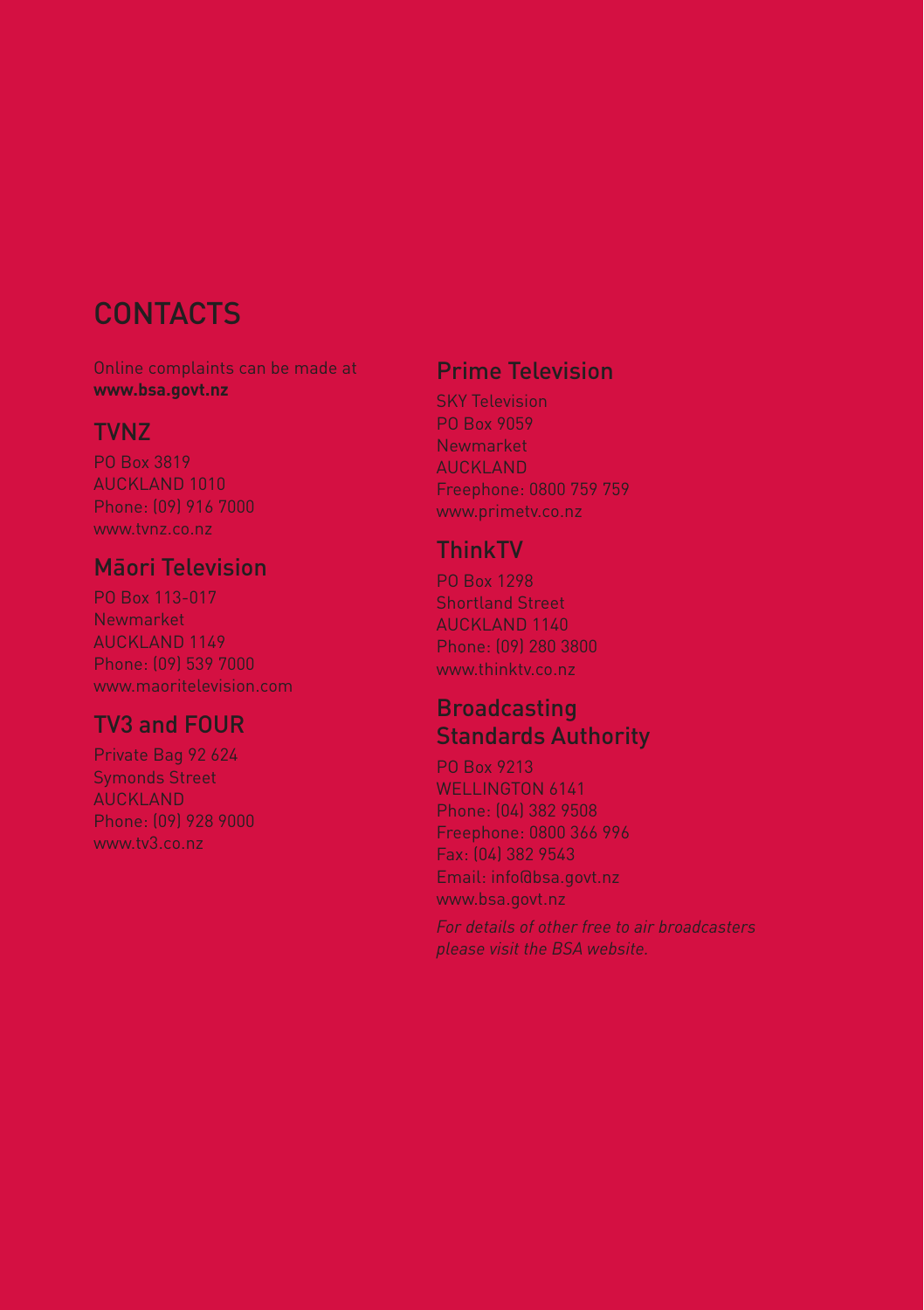# **INTRODUCTION**

The Broadcasting Act 1989 requires every broadcaster to be responsible for maintaining in its programmes and their presentation, standards which are consistent with:

- a) The observance of good taste and decency
- b) The maintenance of law and order
- c) The privacy of the individual
- d) The principle that when controversial issues of public importance are discussed, reasonable efforts are made, or reasonable opportunities are given, to present significant points of view, either in the same programme or in other programmes within the period of current interest
- e) Any approved Code of Broadcasting Practice applied to programmes.

Broadcasters' Council on behalf of TV One, TV2, TV3, C4, Māori Television and other

Under section 14 of the New Zealand Bill apply the New Zealand Bill of Rights Act.

Broadcasters and the BSA also acknowledge that New Zealand is party to the United Nations

# About This Code

The requirements of the Code are set out in each standard. Each standard has a number of associated guidelines. These guidelines do not, of themselves, impose requirements on a broadcaster. They are included to provide interpretative assistance for broadcasters and the

public, and indicate factors that the broadcaster should consider when assessing whether a programme complies with a particular standard. A programme which does not adhere to the letter of a particular guideline may not be in breach, depending on the programme's overall compliance with the relevant standard.

Revised and issued by the BSA to take effect from 1 JULY 2009.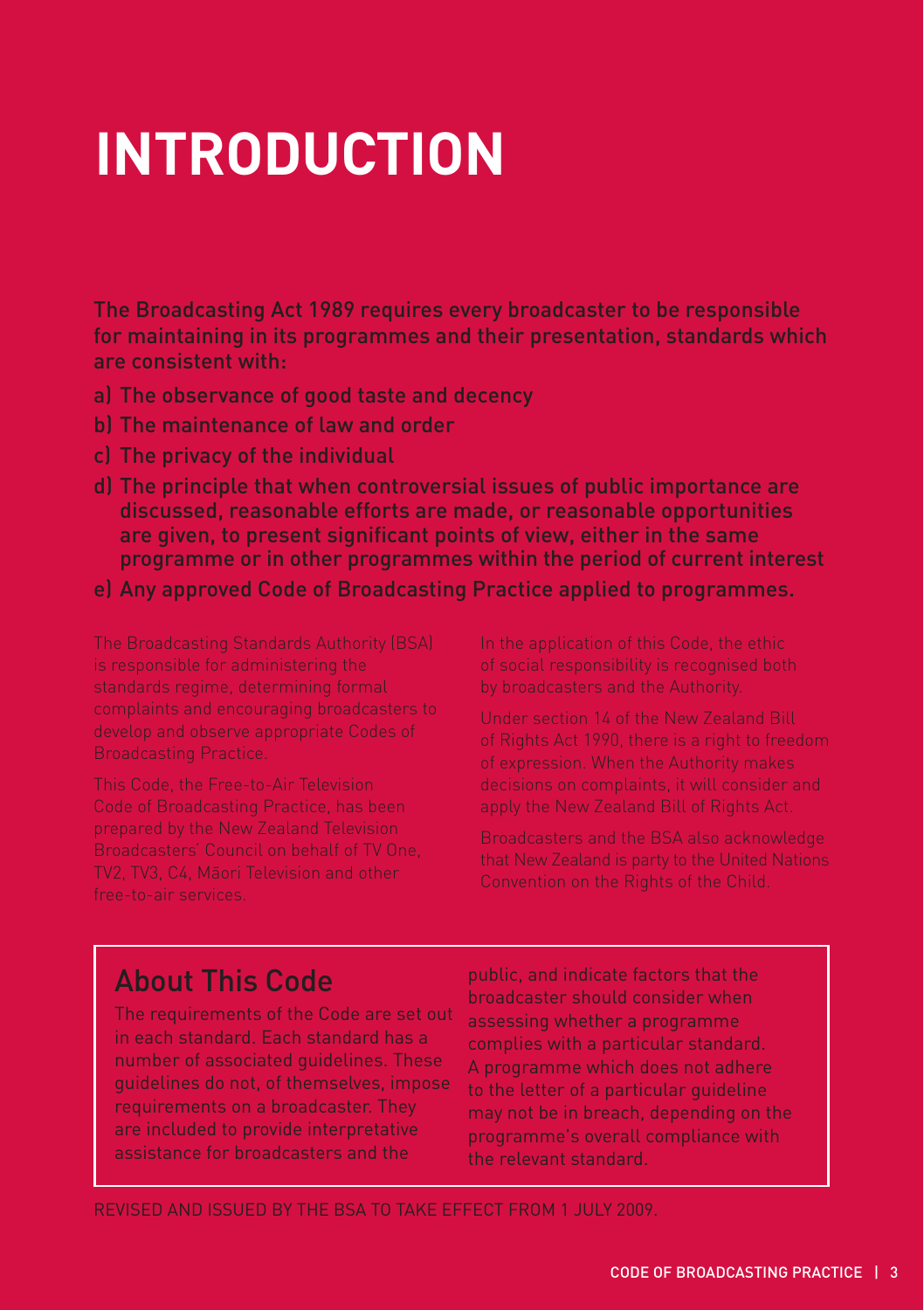# **GROUNDS FOR A FORMAL COMPLAINT**

Formal complaints allege that the broadcaster has failed in its responsibility to maintain one or more of the broadcasting standards set out in Standards 1 to 11 below:



## **How To Make a Formal Complaint**

Formal complaints must be:

- made in writing; and
- lodged with the broadcaster concerned within 20 working days of the broadcast.

The one exception is an allegation of breach of privacy (Standard 3) which may be made directly to the BSA without first being referred to the broadcaster. This can be done through the BSA website.

Formal complaints should specify:

- the name of the programme
- the date and time of broadcast
- the standard(s) alleged to have been breached and the reasons why.

Free-to-Air broadcasters are also required to comply with the Programme Code covering Election Programmes such as Opening and Closing Addresses and Advertisements. A copy of this Code is on the BSA's website and complaints under this Code are made direct to the BSA.

Apart from programme promotions and broadcast political advertising, the BSA has no jurisdiction over advertisements. Complaints about advertisements should be made to the Advertising Standards Complaints Board (www.asa.co.nz).

Copies of all broadcasting codes are available from the BSA and from its website.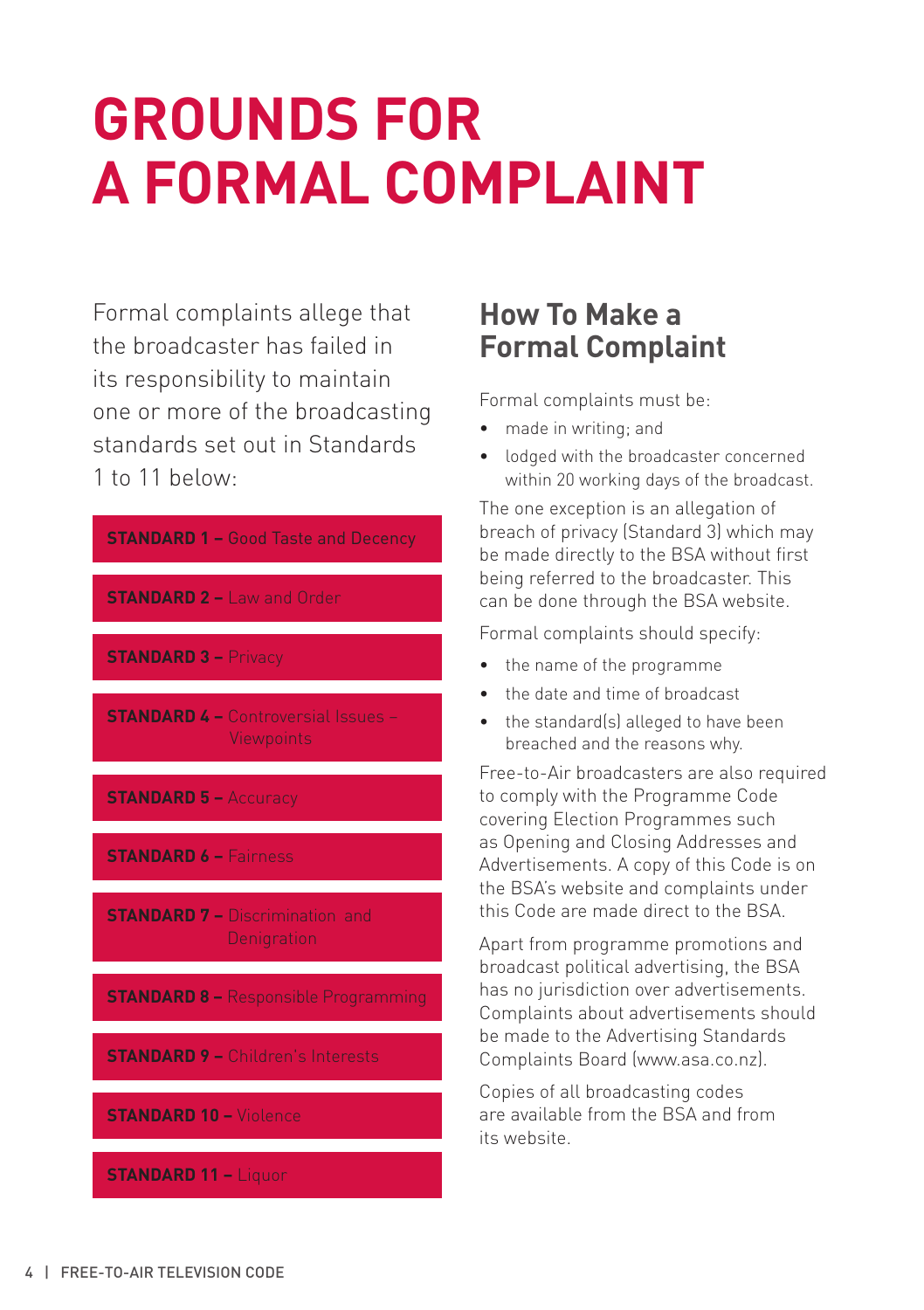# **THE FREE-TO-AIR TELEVISION CODE**

# **THE STANDARDS**

The following standards apply to free-to-air television programmes broadcast in New Zealand.

#### **STANDARD 1 – Good Taste and Decency**

Broadcasters should observe standards of good taste and decency.

# Guidelines

- **1a** Broadcasters will take into account current norms of good taste and decency bearing in mind the context in which any content occurs and the wider context of the broadcast e.g. programme classification, target audience, type of programme and use of warnings etc.
- **1b** The use of visual and verbal warnings should be considered when content is likely to disturb or offend a significant number of viewers except in the case of news and current affairs, where verbal warnings only will be considered. Warnings should be specific in nature, while avoiding detail which may itself distress or offend viewers.

#### **STANDARD 2 – Law and Order**

Broadcasters should observe standards consistent with the maintenance of law and order.

# Guidelines

- **2a** Caution should be exercised in broadcasting items which explain the techniques of crime in a manner which invites imitation.
- **2b** Factual programmes should not glamorise criminal activity or condone the actions of criminals.
- **2c** Except where justified in the public interest, ingenious devices or unfamiliar methods for inflicting pain, injury or death should not be shown.
- **2d** The realistic portrayal of anti-social behaviour, including violent and serious crime and the abuse of liquor and drugs, should not be shown in a way that glamorises these activities.
- **2e** Programmes should not glamorise suicide and should not give detailed descriptions about methods of suicide.

#### **STANDARD 3 – Privacy**

Broadcasters should maintain standards consistent with the privacy of the individual.

# Guideline

**3a** When considering an individual's privacy, broadcasters shall apply the privacy principles developed by the Broadcasting Standards Authority (see Appendix 2).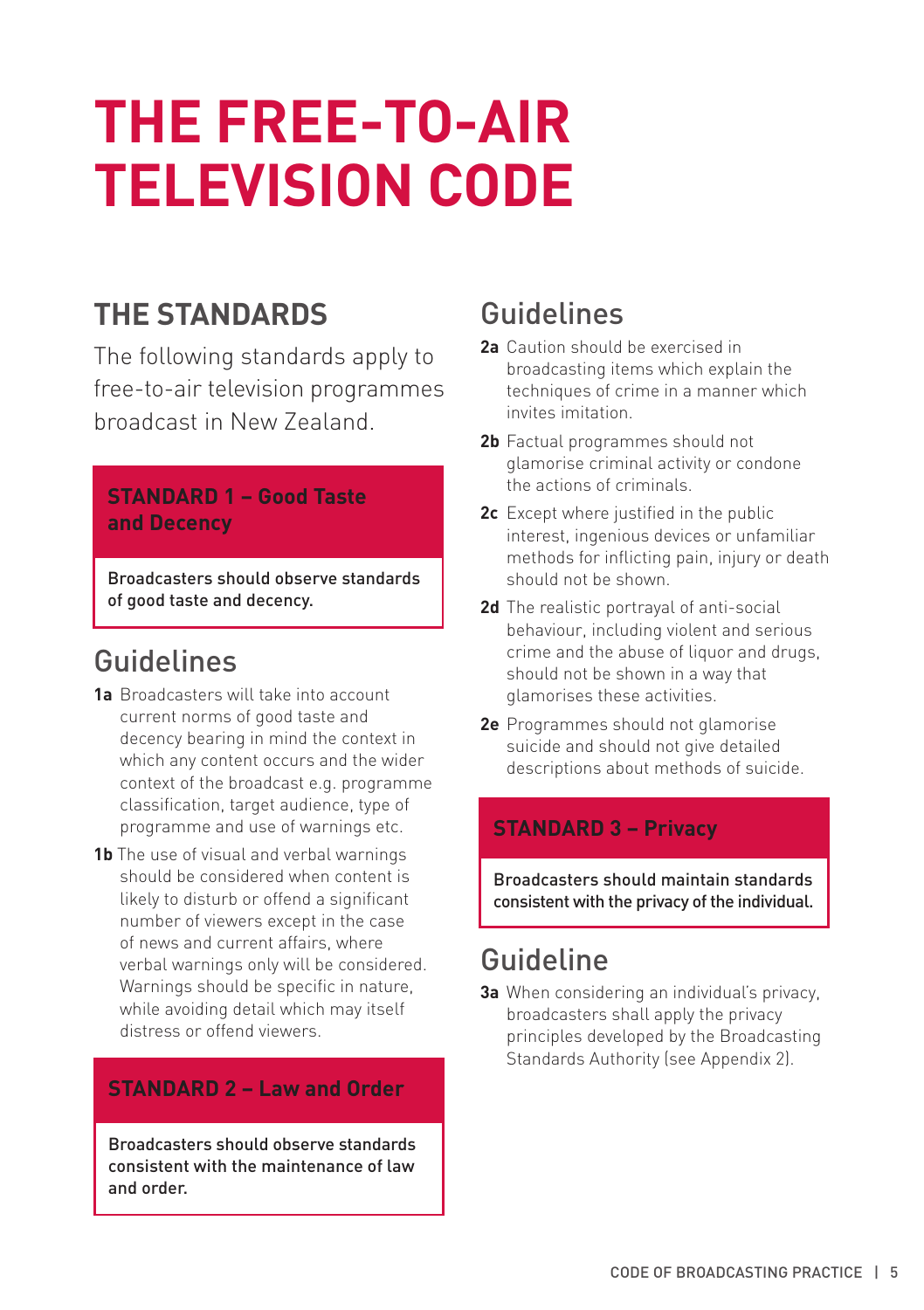#### **STANDARD 4 – Controversial Issues – Viewpoints**

When discussing controversial issues of public importance in news, current affairs or factual programmes, broadcasters should make reasonable efforts, or give reasonable opportunities, to present significant points of view either in the same programme or in other programmes within the period of current interest.

# Guidelines

- **4a** No set formula can be advanced for the allocation of time to interested parties on controversial issues of public importance. Significant viewpoints should be presented fairly in the context of the programme. This can only be done by judging each case on its merits.
- **4b** The assessment of whether a reasonable range of views has been presented takes account of some or all of the following:
- the programme introduction;
- whether the programme approaches a topic from a particular perspective (e.g. authorial documentaries, public access and advocacy programmes);
- whether viewers could reasonably be expected to be aware of views expressed in other coverage.

#### **STANDARD 5 – Accuracy**

Broadcasters should make reasonable efforts to ensure that news, current affairs and factual programming:

- is accurate in relation to all material points of fact and/or
- does not mislead.

### Guidelines

- **5a** The accuracy standard does not apply to statements which are clearly distinguishable as analysis, comment or opinion.
- **5b** In the event that a material error of fact has occurred, broadcasters should correct it at the earliest appropriate opportunity.
- **5c** News must be impartial.

#### **STANDARD 6 – Fairness**

Broadcasters should deal fairly with any person or organisation taking part or referred to.

## Guidelines

- **6a** A consideration of what is fair will depend upon the genre of the programme (e.g. factual, dramatic, comedic or satirical programmes).
- **6b** Broadcasters should exercise care in editing programme material to ensure that the extracts used are not a distortion of the original event or the overall views expressed.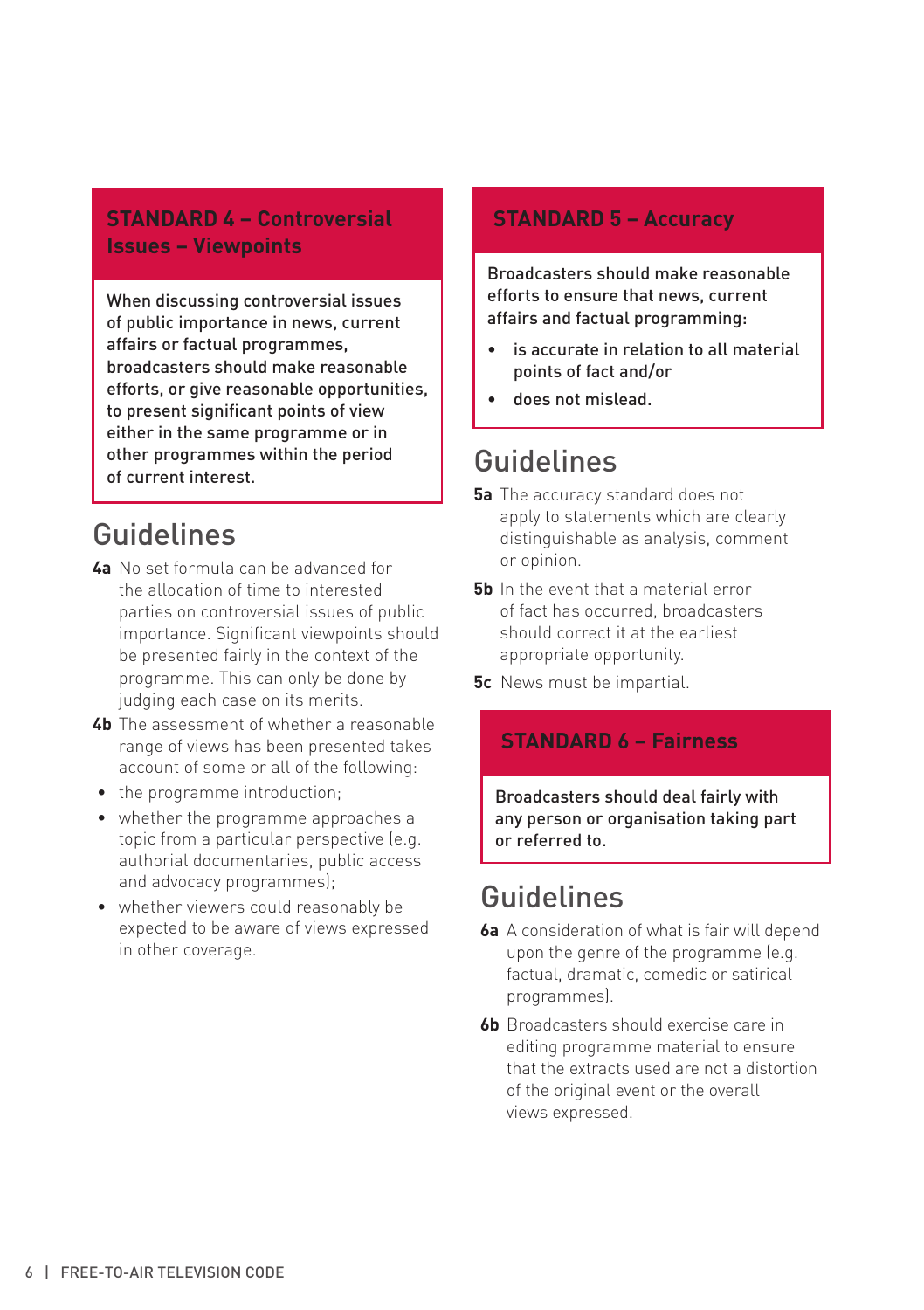**6c** Except as justified in the public interest:

- contributors and participants should be informed of the nature of their participation;
- programme makers should not obtain information or gather pictures through misrepresentation;
- broadcasters should avoid causing unwarranted distress to surviving family members by showing footage of bodies or human remains.
- **6d** Broadcasters should respect the right of individuals to express their own opinions.
- **6e** Individuals and particularly children and young people, taking part or referred to should not be exploited, humiliated or unfairly identified.
- **6f** Where the programme deals with distressing circumstances (e.g. grief and bereavement) discretion and sensitivity are expected.

#### **STANDARD 7 – Discrimination and Denigration**

Broadcasters should not encourage discrimination against, or denigration of, any section of the community on account of sex, sexual orientation, race, age, disability, occupational status, or as a consequence of legitimate expression of religion, culture or political belief.

# Guidelines

- **7a** This standard is not intended to prevent the broadcast of material that is:
- factual, or
- the expression of genuinely held opinion in news, current affairs or other factual programmes, or
- legitimate humour, drama or satire.

#### **STANDARD 8 – Responsible Programming**

Broadcasters should ensure programmes:

- are appropriately classified;
- display programme classification information;
- adhere to timebands in accordance with Appendix 1;
- are not presented in such a way as to cause panic, or unwarranted alarm or undue distress; and
- do not deceive or disadvantage the viewer.

# Guidelines

- **8a** Broadcasters should use established classification codes:
- classification symbols should be displayed at the beginning of each programme and after each advertising break;
- warnings should be considered when programme content is likely to offend or disturb a significant number of the intended audience.
- **8b** All promos (including promos for news and current affairs) should be classified to comply with the "host programme" (the programme in which they screen):
- promos for AO programmes shown outside AO time should comply with the classification of the host programme;
- promos shown in G or PGR programmes screening in AO time should comply with the G or PGR classification of the host programme;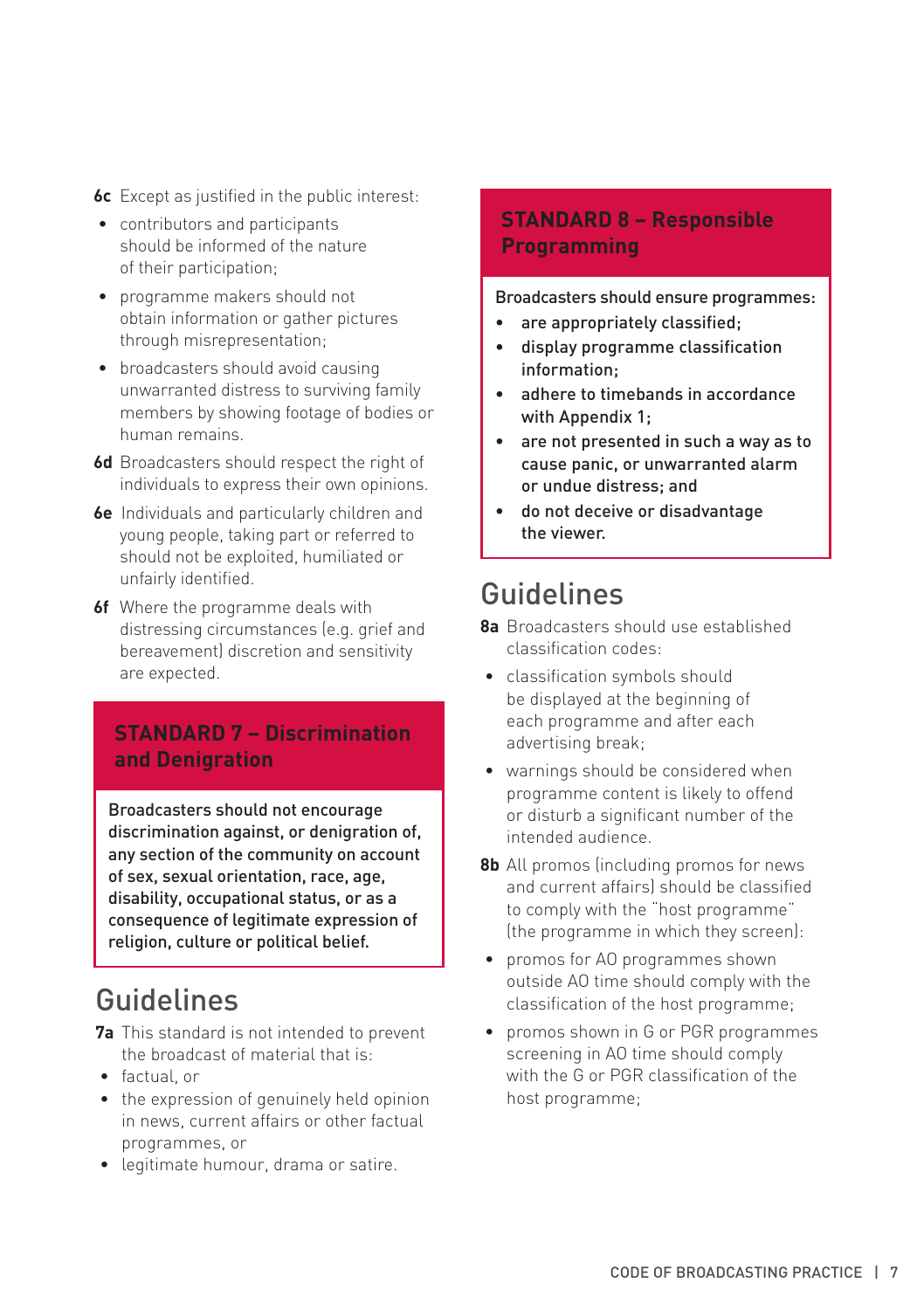- when a promo screens during an unclassified host programme (including news and current affairs) in G or PGR time, the promo must be classified G or PGR and broadcasters should pay regard to Standard 9 – Children's Interests;
- when a promo screens adjacent to an unclassified host programme (including news and current affairs) in G or PGR time, the promo should comply with the underlying timeband;
- broadcasters should be aware that promos showing footage of violence or other explicit material outside the context of the original programme may be unacceptable to viewers in the context of the host programme in which they screen.
- **8c** Except as justified in the public interest, news flashes screening outside regular news and current affairs programmes, particularly during children's viewing time, should avoid unnecessary, distressing or alarming material or should provide a prior warning about the material.
- **8d** Advertisements and infomercials should be clearly distinguishable from other programme material.
- **8e** Broadcasters should ensure that there is no collusion between broadcasters and contestants that results in unfair advantage to any contestant.
- **8f** Broadcasters should not use the process known as "subliminal perception" or any other technique which attempts to convey information to the viewer by transmitting messages below or near the threshold of normal awareness.

#### **STANDARD 9 – Children's Interests**

During children's normally accepted viewing times (see Appendix 1), broadcasters should consider the interests of child viewers.

# Guidelines

- **9a** Broadcasters should be mindful of the effect any programme or promo may have on children during their normally accepted viewing times – usually up to 8.30pm – and avoid screening material that would disturb or alarm them.
- **9b** When scheduling AO material to commence at 8.30pm, broadcasters should ensure that strong adult material is not shown soon after the watershed.
- **9c** Broadcasters should have regard to the fact that children tend to:
- stay up later than usual on Friday and Saturday nights and during school and public holidays; and
- watch television through to midday on Saturday and Sunday mornings, and during school and public holidays.

Accordingly, special attention should be given to providing appropriate warnings during these periods.

- **9d** Programmes containing disturbing social and domestic friction or sequences in which people – especially children – or animals may be humiliated or badly treated, should be handled with care and sensitivity:
- all gratuitous material of this nature should be avoided and any scenes shown must pass the test of relevancy within the context of the programme. If thought likely to disturb children, the programme should be scheduled later in the evening.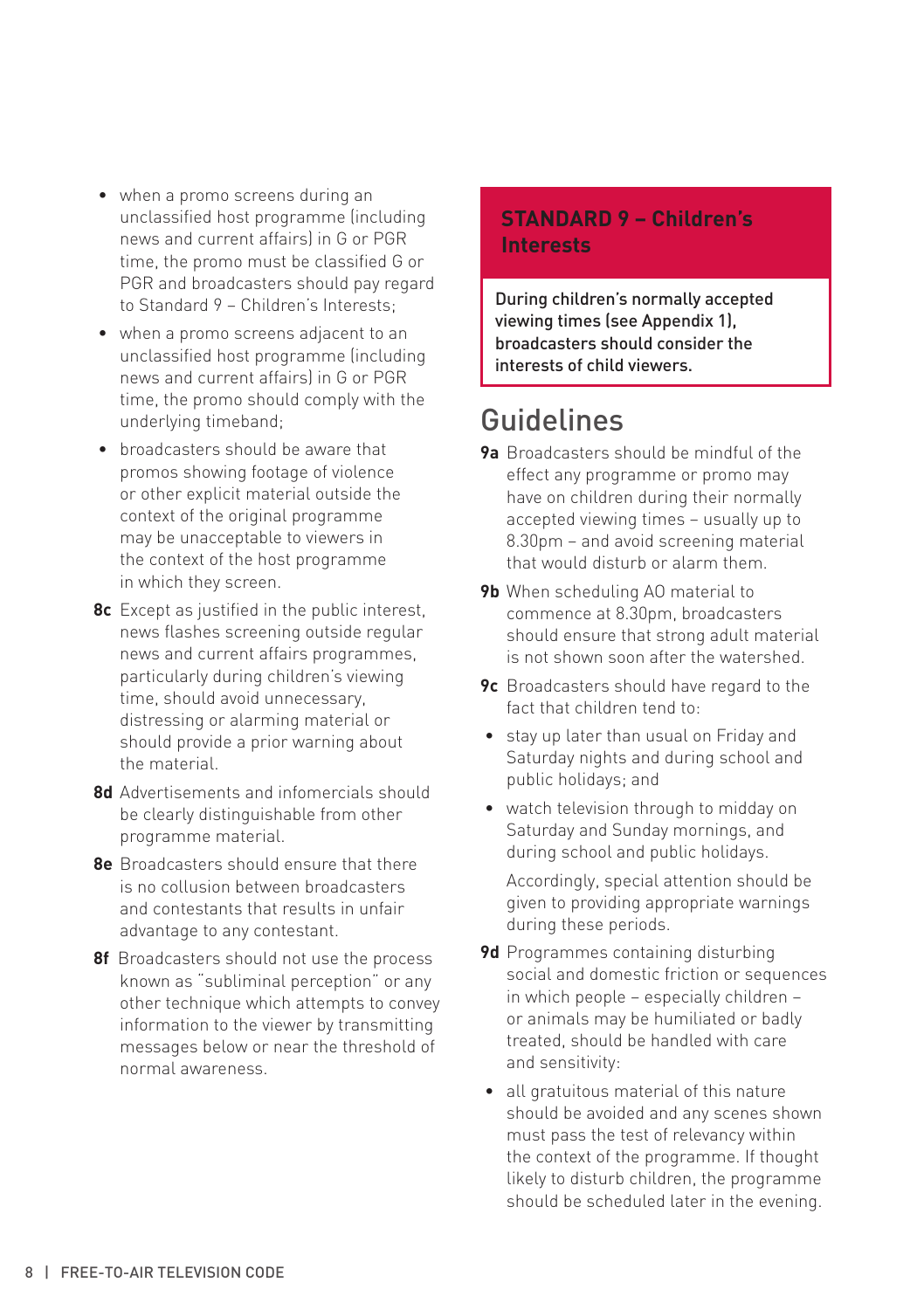**9e** Children's cartoons should avoid gratuitous violence – especially violence involving humans or human-like creatures - unless it would be clear to the child viewer that the themes are fanciful or farcical.

#### **STANDARD 10 – Violence**

Broadcasters should exercise care and discretion when dealing with the issue of violence.

## Guidelines

- **10a** Any violence shown should be justified in the context of screening and not be gratuitous.
- **10b** Broadcasters should be mindful of the cumulative effect of violent incidents and themes:
- the impression that violence is dominating a single programme, a programme series, or a line-up of programmes screened back-to-back should be avoided.
- **10c** Programmes in which rape or sexual violence is a theme should be treated with care:
- explicit detail and prolonged focus on sexually violent contact should be avoided;
- any programme in which rape is depicted should be preceded by a warning;
- the combination of violence and sexuality in a way designed to titillate should not be shown.
- **10d** In news, current affairs and factual programmes, where disturbing or alarming material is often shown to reflect a world in which violence occurs, the material should be justified in the public interest:
- editors and producers must use judgement and discretion in deciding the degree of graphic detail to be included in news programmes when children are likely to be watching;
- warnings within news programmes should be used when appropriate;
- when executions and assassinations are shown the coverage should not be explicit, prolonged, or repeated gratuitously.
- **10e** In sports programmes violent incidents during or surrounding play should not be repeated gratuitously:
- sports announcers and commentators should avoid making comments which appear to approve of, or glamorise, any dangerous or violent behaviour, on or off the field, that is not in accordance with the rules of the particular sport.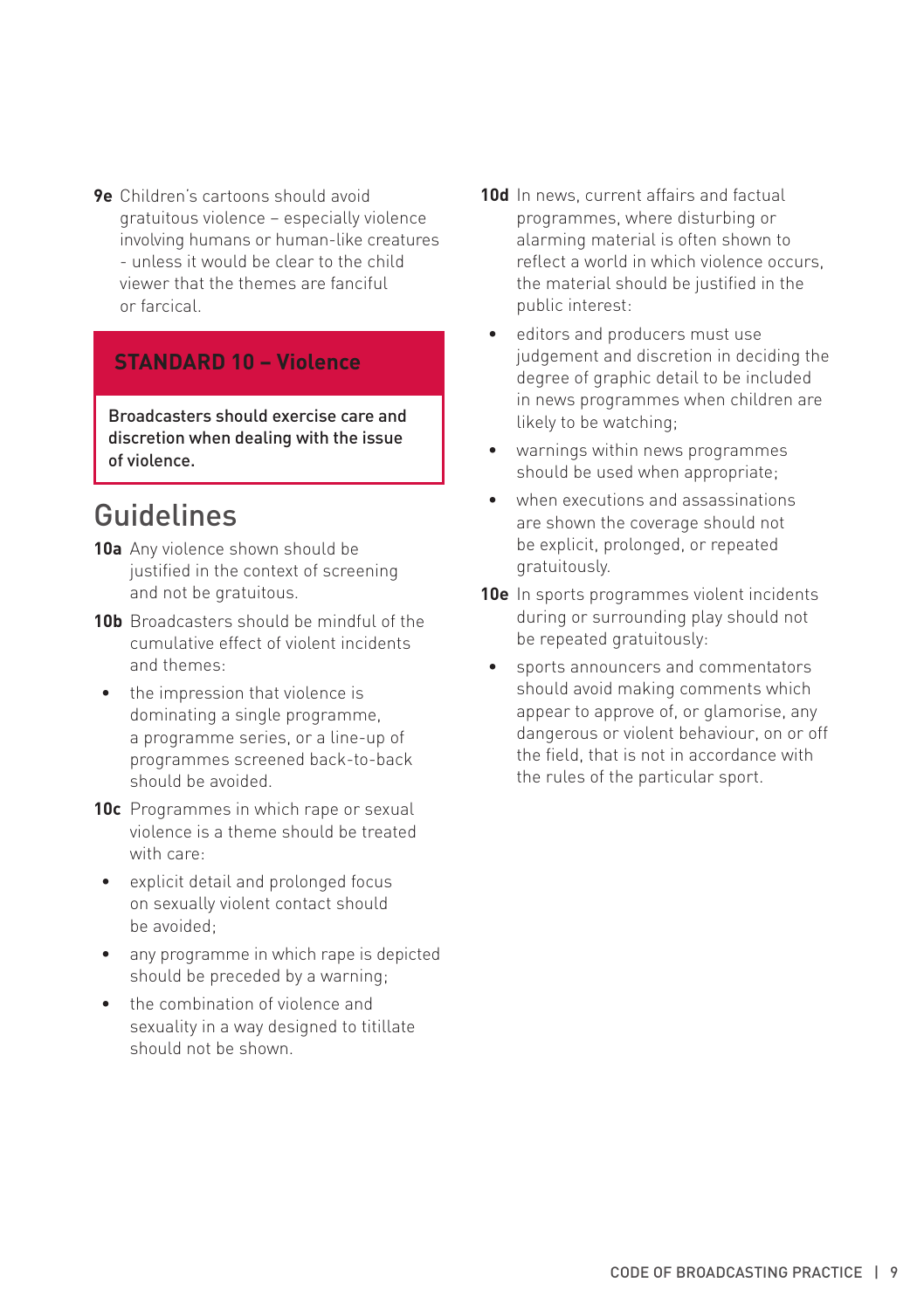#### **STANDARD 11 – Liquor**

Broadcasters should observe restrictions on the promotion of liquor appropriate to the programme genre being broadcast. Liquor Promotion should be socially responsible and must not encourage consumption by people who are under the legal age to purchase liquor.

#### **Definition**

Liquor Promotion comprises:

- promotion of a liquor product, brand or outlet ('promotion')
- liquor sponsorship of a programme ('sponsorship')
- advocacy of liquor consumption ('advocacy')

# Guidelines

- **11a** Liquor Promotion must not appear in programmes specifically directed at children.
- **11b** Broadcasters must ensure that Liquor Promotion does not dominate programmes.
- **11c** Broadcasters must avoid advocacy of excessive liquor consumption.
- **11d** Broadcasters are not required to exclude promotion from coverage of an actual event or situation being broadcast where promotion is a normal feature of the event or situation but must take guideline 11b into account.
- **11e** Sponsorship of a programme must be confined to the brand, name or logo and must not include a sponsor's sales message:
- when scheduling liquor-sponsored programmes, broadcasters will also take into account the requirements of principle 4.4 and Guideline 4(c) of the Advertising Standards Authority's Code for Advertising Liquor (which requires broadcasters to take care to avoid the impression that liquor promotion is dominating the viewing period);
- promos for a liquor-sponsored programme shall clearly and primarily promote the programme. The sponsor and sponsorship may be featured only in a subordinate manner, be confined to the brand, name or logo and must not include a sponsor's sales message.

#### **Note:**

To assist programme makers, sports organisations and sponsors, television broadcasters have published guidelines for restrictions on liquor promotion in the coverage of sports events. The information can be found at *www.thinktv.co.nz.*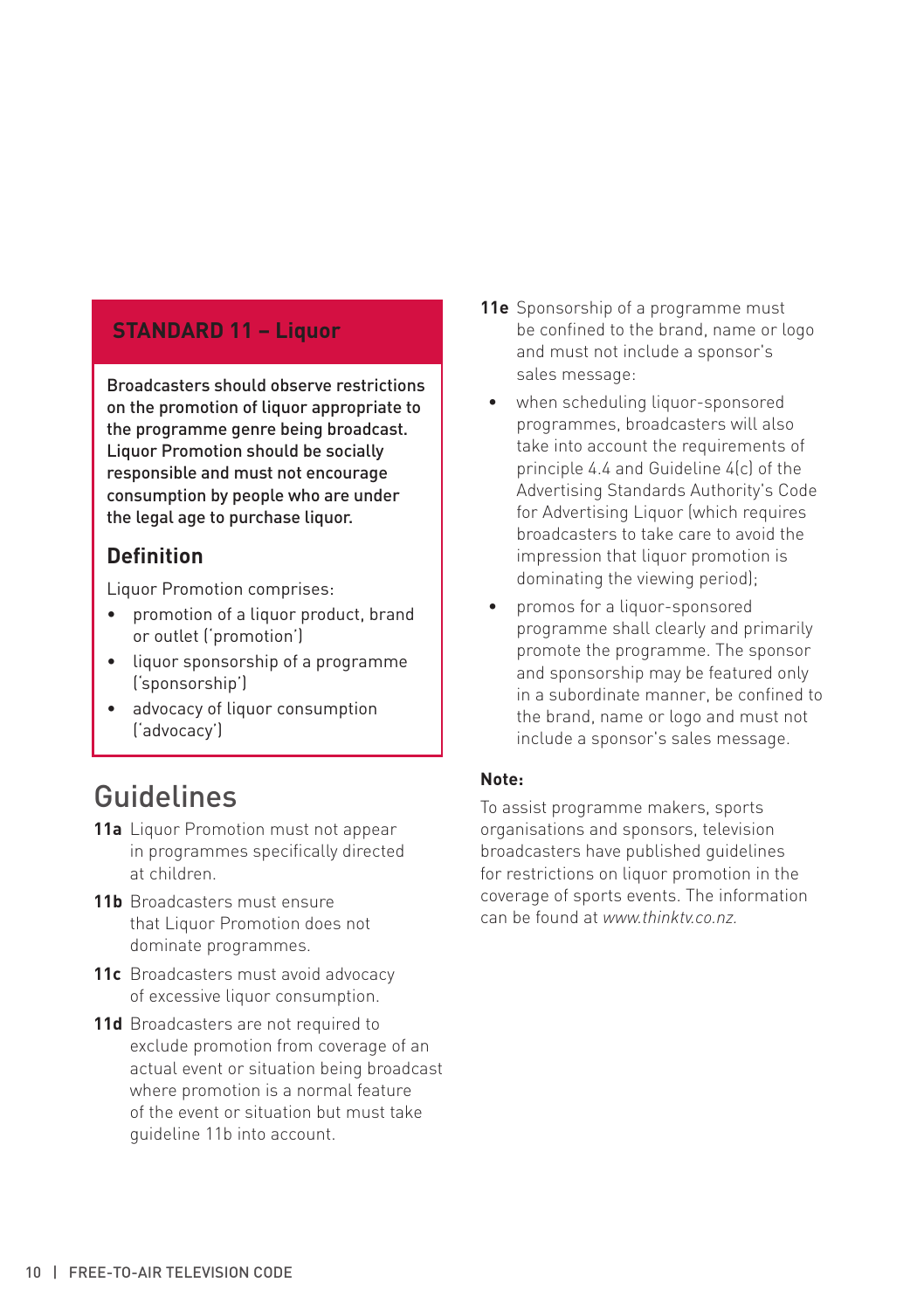# **APPENDIX 1**

# Free-To-Air Television Programme Classifications

#### **Definition:**

A child means a boy or girl under the age of 14 years (Children, Young Persons, and Their Families Act 1989).



#### **– General**

Programmes which exclude material likely to be unsuitable for children. Programmes may not necessarily be designed for child viewers but should not contain material likely to alarm or distress them.

*G programmes may be screened at any time.*



#### **– Parental Guidance Recommended**

Programmes containing material more suited for mature audiences but not necessarily unsuitable for child viewers when subject to the guidance of a parent or an adult.

*PGR programmes may be screened between 9am and 4pm, and after 7pm until 6am.*



Programmes containing adult themes and directed primarily at mature audiences.

*AO programmes may be screened between midday and 3pm on weekdays (except during school and public holidays as designated by the Ministry of Education) and after 8.30pm until 5am.*



#### **AO - 9.30pm – Adults Only 9.30pm - 5am**

Programmes containing stronger material or special elements which fall outside the AO classification. These programmes may contain a greater degree of sexual activity, potentially offensive language, realistic violence, sexual violence, or horrific encounters.

# Unclassified Programming

- 1. News and Current Affairs programmes, which may be scheduled at any time and may, on occasion, pre-empt other scheduled broadcasts, are not, because of their distinct nature, subject to censorship or to the strictures of the classification system:
	- producers should be mindful that young people may be among viewers of news and current affairs programmes during morning, daytime and early evening hours and should give consideration to including warnings where appropriate.
- 2. Sports and Live Programming cannot be classified due to the 'live' nature of the broadcast. The broadcaster should take all reasonable steps to ensure that the content of the programme conforms with the underlying timeband in which the programme is broadcast.